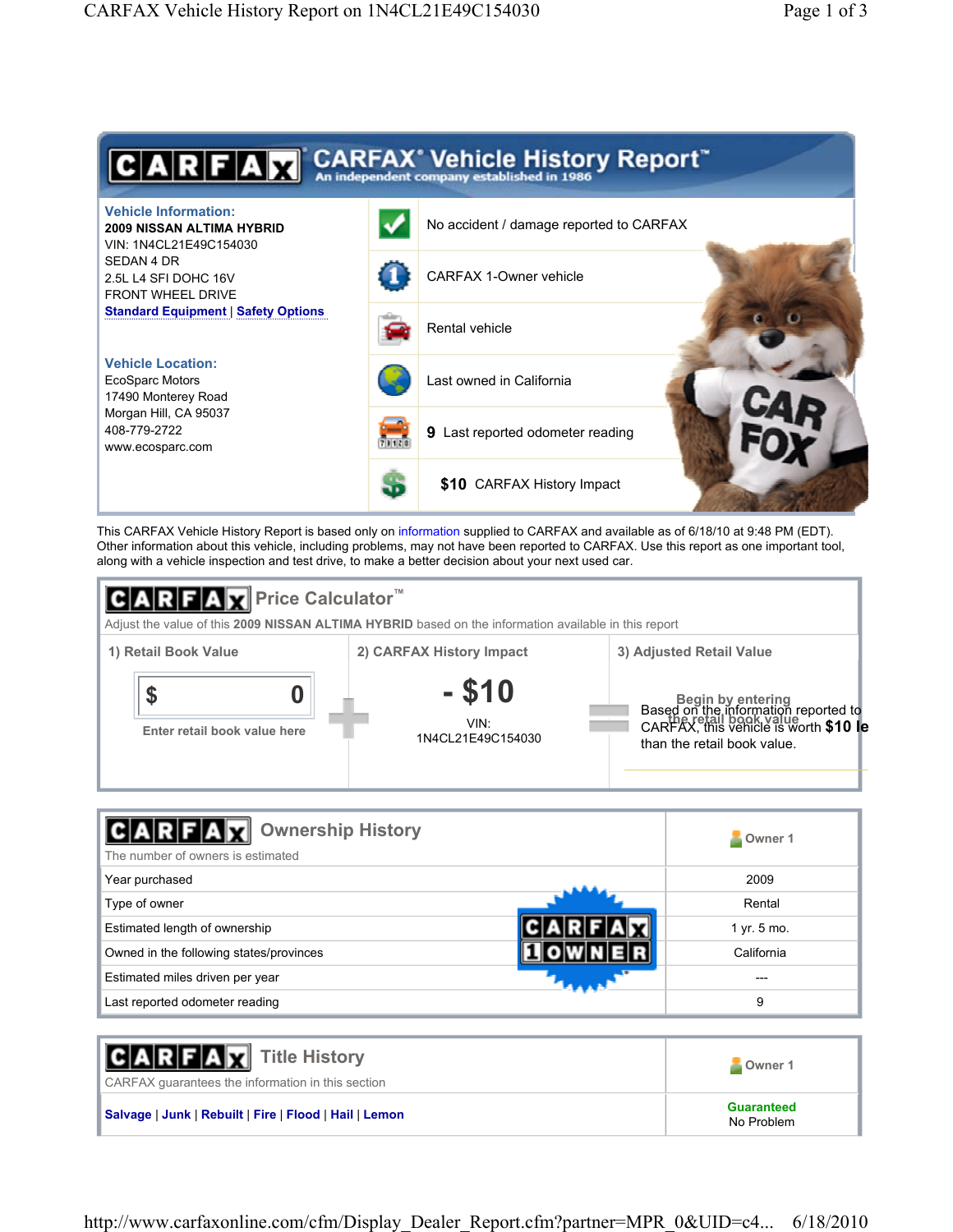| <b>Not Actual Mileage   Exceeds Mechanical Limits</b>                                                                                                                                                                                                                                     | <b>Guaranteed</b><br>No Problem |
|-------------------------------------------------------------------------------------------------------------------------------------------------------------------------------------------------------------------------------------------------------------------------------------------|---------------------------------|
| GUARANTEED - None of these major title problems were reported by a state Department of Motor Vehicles<br>(DMV). If you find that any of these title problems were reported by a DMV and not included in this report,<br>CARFA<br>CARFAX will buy this vehicle back. Register   View Terms |                                 |
| <b>Additional History</b><br>Not all accidents / issues are reported to CARFAX                                                                                                                                                                                                            | Owner 1                         |
| <b>Total Loss</b>                                                                                                                                                                                                                                                                         | No Issues                       |
| No total loss reported to CARFAX.                                                                                                                                                                                                                                                         | Reported                        |
| <b>Structural / Frame Damage</b>                                                                                                                                                                                                                                                          | No Issues                       |
| No structural / frame damage reported to CARFAX.                                                                                                                                                                                                                                          | Reported                        |
| <b>Airbag Deployment</b>                                                                                                                                                                                                                                                                  | No Issues                       |
| No airbag deployment reported to CARFAX.                                                                                                                                                                                                                                                  | Reported                        |
| <b>Odometer Rollback</b>                                                                                                                                                                                                                                                                  | No Issues                       |
| No indication of an odometer rollback.                                                                                                                                                                                                                                                    | Indicated                       |
| <b>Accident / Damage</b>                                                                                                                                                                                                                                                                  | No Issues                       |
| No accidents or damage reported to CARFAX.                                                                                                                                                                                                                                                | Reported                        |
| <b>Manufacturer Recall</b>                                                                                                                                                                                                                                                                | No Recalls                      |
| Check with an authorized Nissan dealer for any open recalls.                                                                                                                                                                                                                              | Reported                        |

| <b>Owner 1</b>                                                             |                                                                                  | Date:      | Mileage: | Source:                                               | <b>Comments:</b>                                                                                                       |                                                                                                                     |  |
|----------------------------------------------------------------------------|----------------------------------------------------------------------------------|------------|----------|-------------------------------------------------------|------------------------------------------------------------------------------------------------------------------------|---------------------------------------------------------------------------------------------------------------------|--|
| Purchased:<br>Type:<br>Where:<br>Est. miles/year:<br>Est. length<br>owned: | 2009<br>Rental<br>California<br>$---$<br>$1/13/09$ -<br>present<br>(1 yr. 5 mo.) | 01/13/2009 | 9        | California<br>Motor Vehicle<br>Dept.<br>San Diego, CA | Title issued or updated<br>First owner reported<br>Registered as<br>rental vehicle<br>Loan or lien reported            | Avoid financial<br>headaches. Make sure<br>the loan has been paid<br>off if you're buying from<br>a private seller. |  |
|                                                                            |                                                                                  |            |          |                                                       | I'm here to help! Print and bring my SmartBuyer Checklist<br>when you go to test drive this 2009 Nissan Altima Hybrid. |                                                                                                                     |  |

Have Questions? Consumers, please visit our Help Center at www.carfax.com. Dealers or Subscribers, please visit our Help Center at www.carfaxonline.com.

**GARFAX** Glossary

View Full Glossary

**CARFAX History Impact**